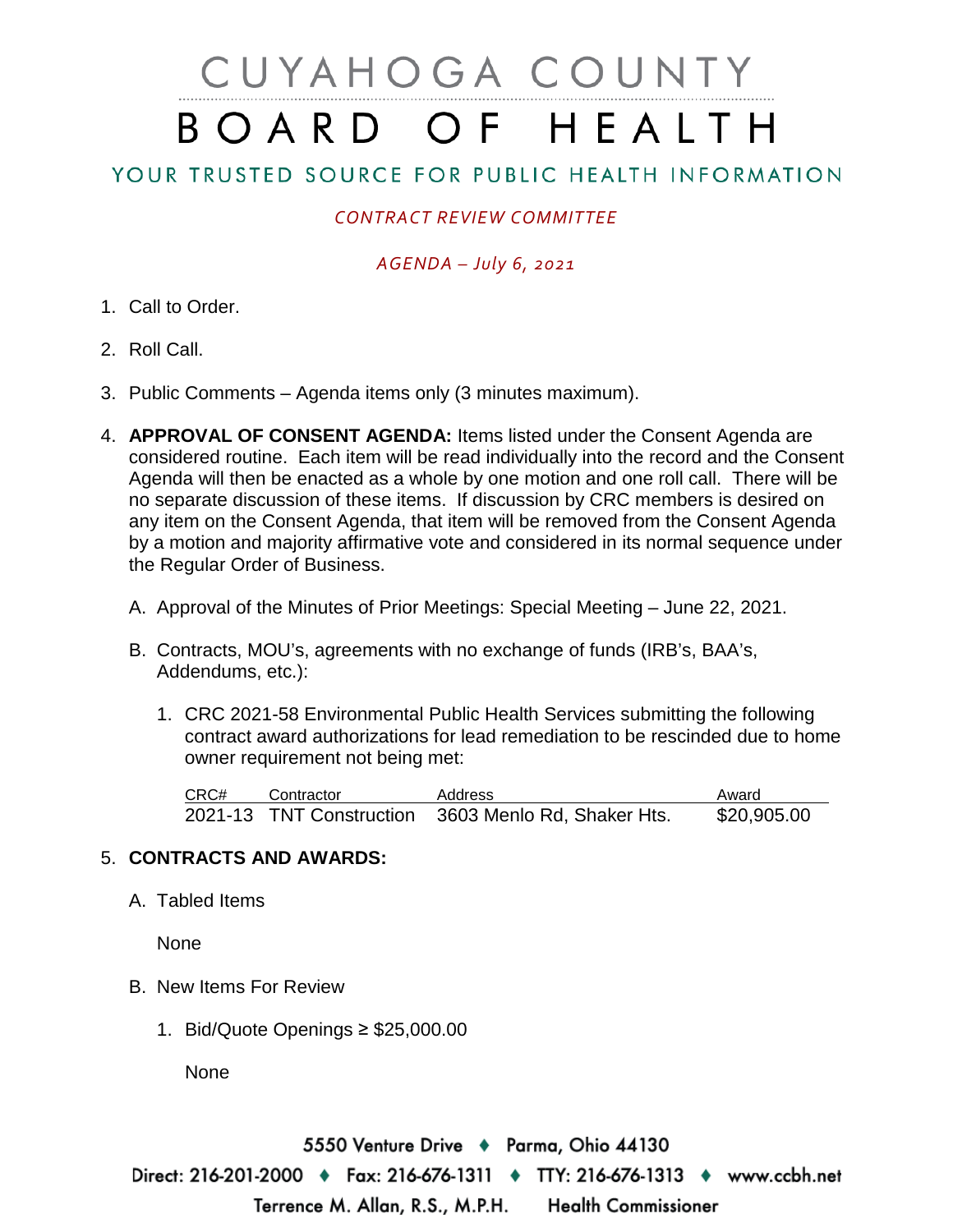2. Bid/Quote Openings < \$25,000.00

None

- 3. Expenditures: Contracts < \$25,000.00
	- a. CRC 2021-59 Environmental Public Health Services submitting an addendum to the contract with American Builders and Applicators, LLC (CRC 2021-44) under the Lead Hazard Control grant to increase the amount to be paid to American Builders and Applicators, LLC from \$24,400.00 to \$24,800.00.

Purpose: To complete additional work found during the project completion.

Funding Source: 100% reimbursable through the Lead Hazard Control grant.

b. CRC 2021-60 Prevention and Wellness Services submitting a contract with David W. Knight, D.D.S. under the Dental Sealant grant from April 1, 2021 through December 31, 2021. Amount to be paid to David W. Knight, D.D.S. is not to exceed \$65.00.

Purpose: To serve as the supervising dentist and advise the Dental Sealant team.

Funding Source: 100% reimbursable through FY2021 Dental Sealant grant.

c. CRC 2021-61 Prevention and Wellness Services submitting a contract with Cleveland Rape Crisis Center under the Prevent Premature Fatherhood (PPF) grant from April 1, 2021 through March 31, 2023. Amount to be paid to Cleveland Rape Crisis Center is not to exceed \$18,200.00.

Purpose: To facilitate youth discussions under the PPF grant.

Funding Source: 100% reimbursable through the FY2023 PPF grant.

d. CRC 2021-62 Administration Services submitting a service agreement with Smith & Oby for refrigeration preventative maintenance services from August 1, 2021 through July 31, 2024. Amount to be paid to Smith & Oby is not to exceed \$3,977.59 per year.

Purpose: To provide preventative maintenance services for the CCBH refrigeration equipment.

Funding Source: 100% funded through CCBH General Revenue.

4. Revenue Generating Agreements < \$25,000.00

5550 Venture Drive → Parma, Ohio 44130 Direct: 216-201-2000 ♦ Fax: 216-676-1311 ♦ TTY: 216-676-1313 ♦ www.ccbh.net Terrence M. Allan, R.S., M.P.H. **Health Commissioner**